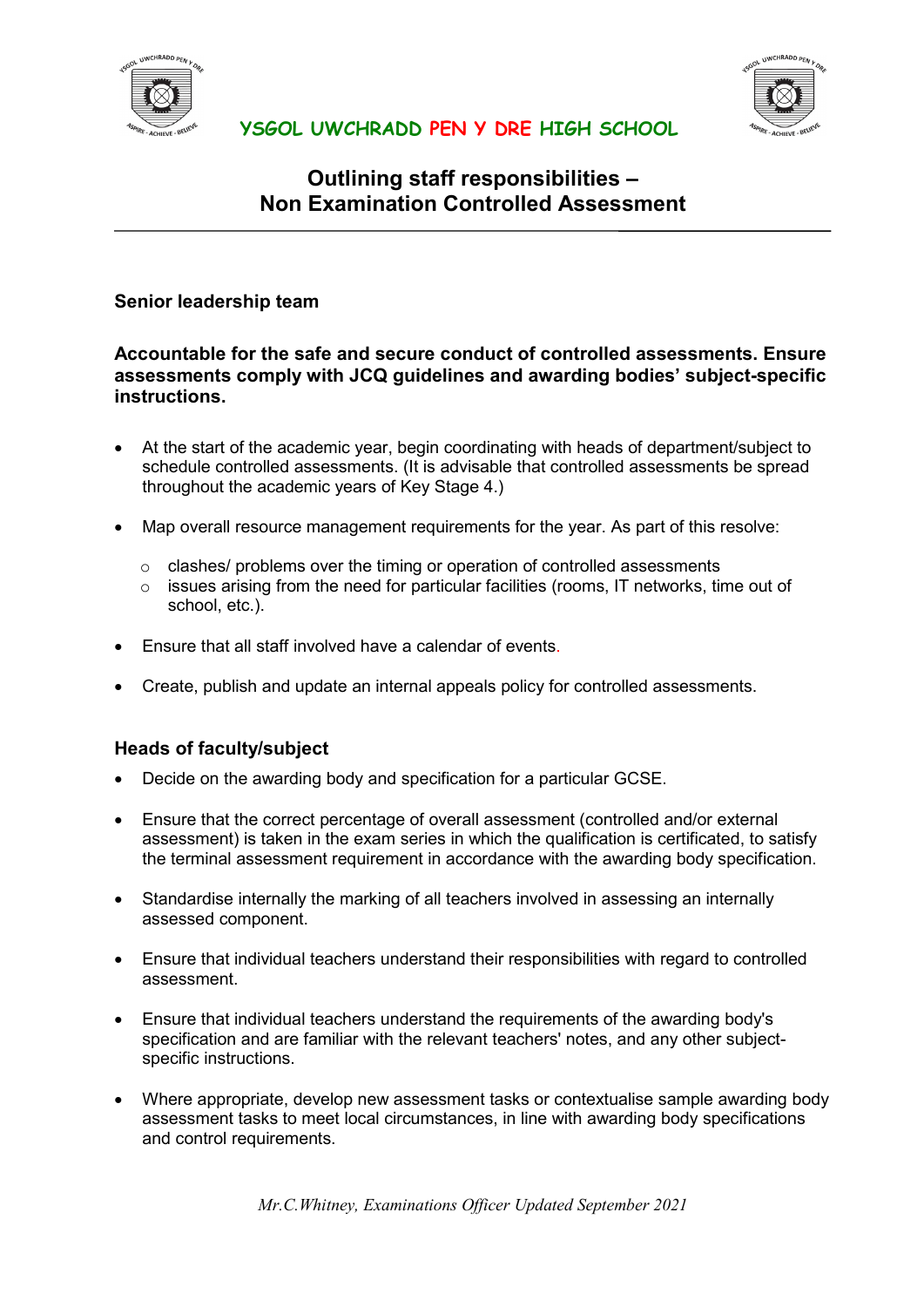



- Supply to the exams office details of all unit codes for controlled assessments. Update the examinations officer of pupil entries, in writing (email).
- Ask the appropriate Additional Learning Needs Co-ordinator (ALNCo) for any assistance required for the administration and management of access arrangements.

### **Teaching staff**

- Understand and comply with the general guidelines contained in the JCQ publication *Instructions for conducting controlled assessments* (2009).
- Understand and comply with the awarding body specification for conducting controlled assessments, including any subject-specific instructions, teachers' notes or additional information on the awarding body's website.
- Supply to the exams office details of all unit codes for controlled assessments. Update the examinations officer of pupil entries, in writing (email).
- Obtain confidential materials/tasks set by awarding bodies in sufficient time to prepare for the assessment(s) and ensure that such materials are stored securely at all times.
- Supervise assessments (at the specified level of control). Undertake the tasks required under the regulations, only permitting assistance to students as the specification allows.
- Ensure that students and supervising teachers sign authentication forms on completion of an assessment.
- Mark internally assessed components using the mark schemes provided by the awarding body. Submit marks through the exams office to the awarding body when required, keeping a record of the marks awarded.
- Retain candidates' work securely between assessment sessions (if more than one). Inform the faculty leader of where the work is stored.
- Keep accurate records of attendance, communication with parents etc
- Post-completion, retain candidates' work securely until the closing date for enquiries about results. In the event that an enquiry is submitted, retain candidates' work securely until the outcome of the enquiry and any subsequent appeal has been conveyed to the centre.
- Ask the appropriate Additional Learning Needs Co-ordinator (ALNCo) for any assistance required for the administration and management of access arrangements.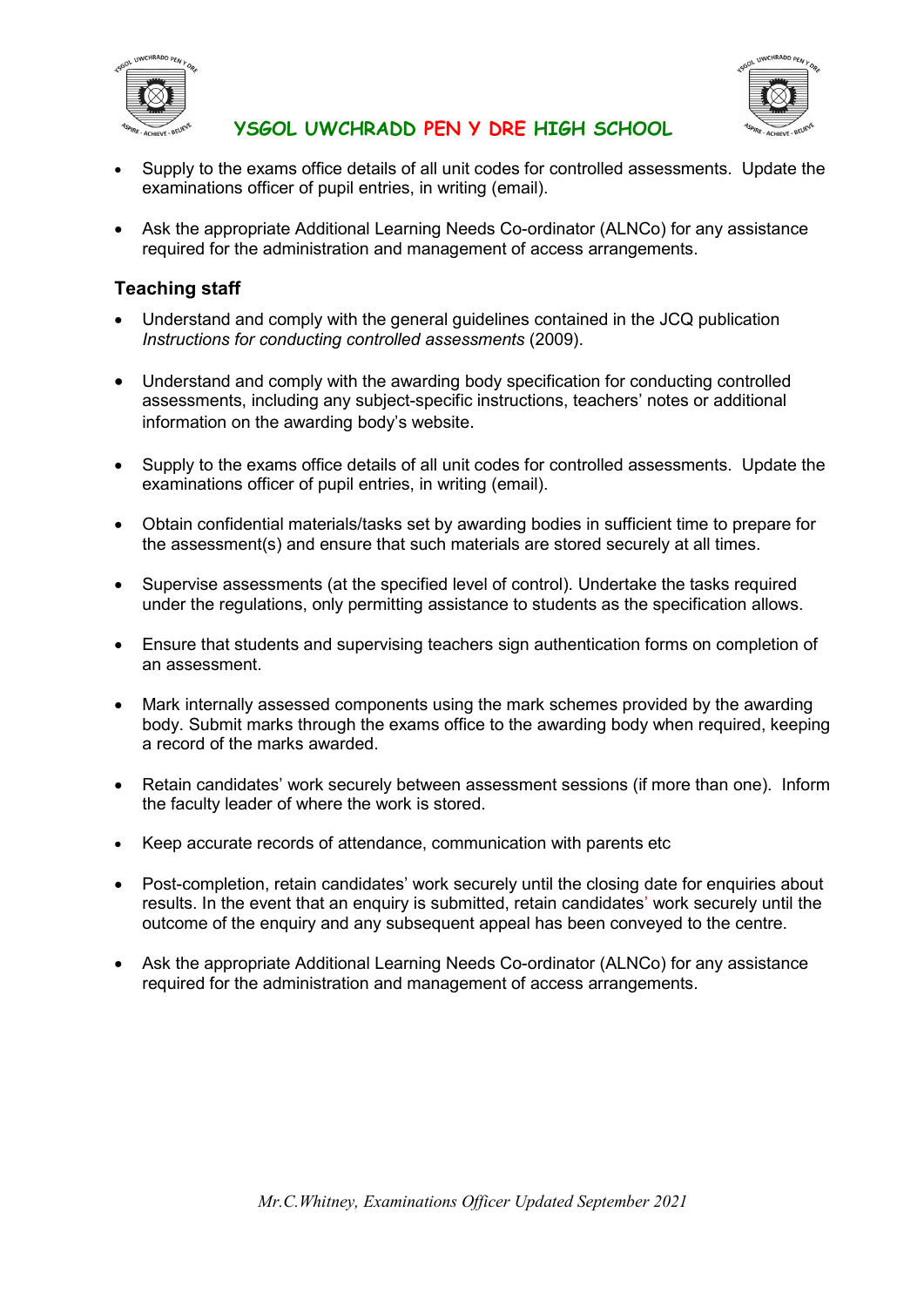



## **Exams office staff**

- Enter students for individual units, whether assessed by controlled assessment, external exam or on-screen test, before the deadline for final entries.
- Enter students' 'cash-in' codes for the terminal exam series.
- Where confidential materials are directly received by the exams office, to be responsible for receipt, safe storage and safe transmission, whether in CD or hard copy format.
- Download and distribute marksheets for teaching staff to use, and collect and send marksheets to awarding bodies before deadlines.
- Check the access arrangements list for pupils who are entitled to additional support\inform the Additional Learning Needs Co-ordinator (ALNCo) of the need for support and assistance required for the administration and management of access arrangements. This must be done at in the first half term of Key stage 4.
- On the few occasions where controlled assessment cannot be conducted in the classroom arrange suitable accommodation where controlled assessment can be carried out, at the direction of the senior leadership team.

## **Additional Learning Needs Co-ordinator (ALNCo)**

- Ensure identification and testing of those students who may be eligible for access arrangements.
- Collaborate with examinations officer to ensure that appropriate access arrangements are made for eligible students.
- Work with teaching staff to ensure requirements for support staff are met.

## **Controlled Assessment Forms**

Form 1: To be completed at the start of the academic year and subject to date change at the request of the Subject Leader.

Form 2: To be completed at the time of the assessment. N.B. All Controlled Assessments must be retained securely at the centre until after the enquiries about results deadline in respect of the series of submission.

Form 3: Consent form for pupils. If no proforma supplied by the examination board then please make sure you have every pupil to sign and date our form for each assessment.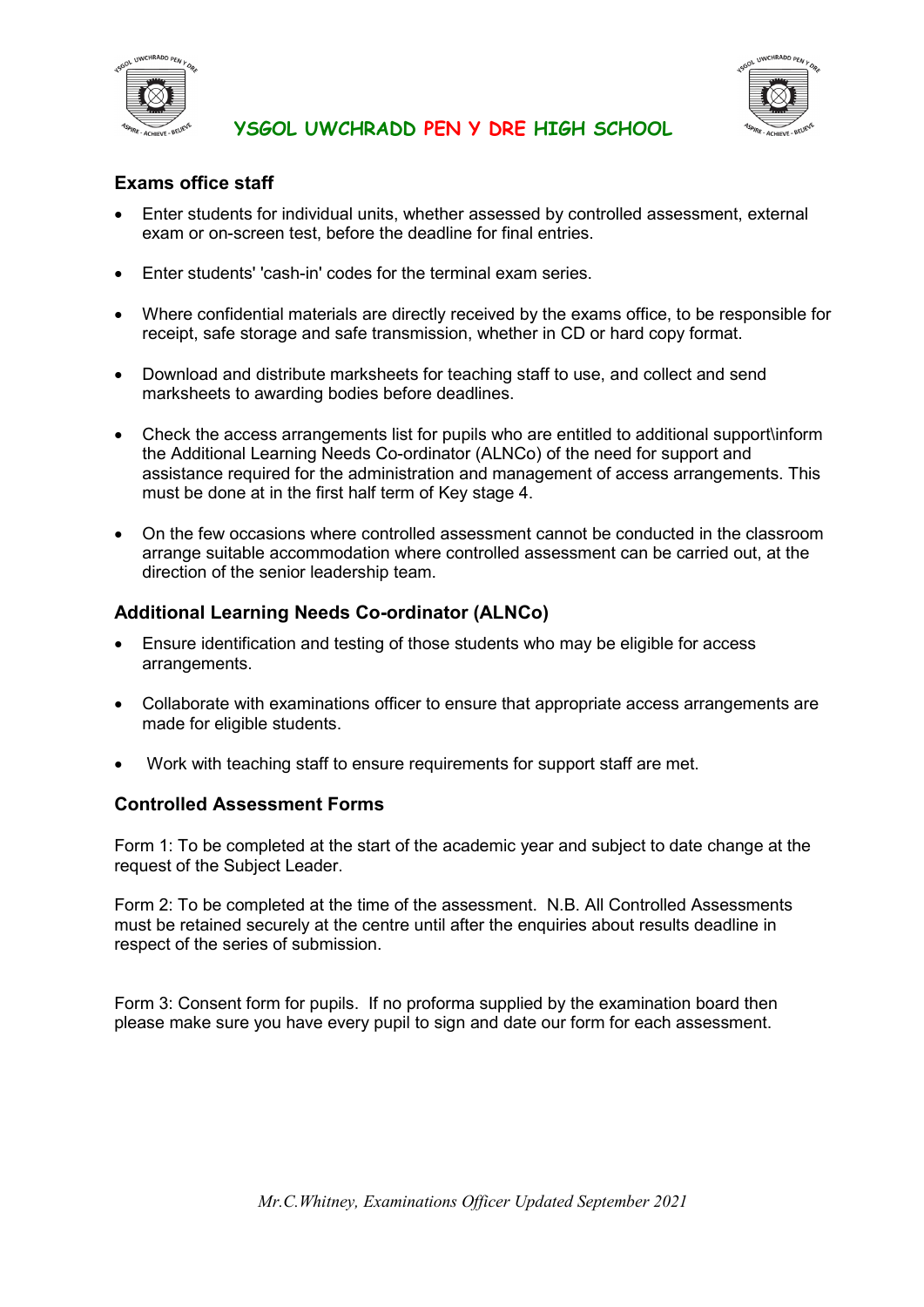



# **Controlled Assessment Application (Form 1)**

You should refer to your subject specification and the JCQ Instructions for Conducting Controlled Assessments.

| Teacher in Charge:                                                 |                |  |                                                                                          |  |     |                                                                    |                           |                              |                    |
|--------------------------------------------------------------------|----------------|--|------------------------------------------------------------------------------------------|--|-----|--------------------------------------------------------------------|---------------------------|------------------------------|--------------------|
| Subject:                                                           |                |  |                                                                                          |  |     |                                                                    |                           |                              |                    |
| Unit code & Weighting:                                             |                |  |                                                                                          |  |     |                                                                    |                           |                              |                    |
| Classes:                                                           |                |  |                                                                                          |  |     |                                                                    |                           |                              |                    |
| Register codes for all classes or list of<br>pupils:               |                |  |                                                                                          |  |     |                                                                    |                           |                              |                    |
| Access Arrangements checked:                                       |                |  |                                                                                          |  | Y/N |                                                                    |                           |                              |                    |
| <b>Planned Tasks</b>                                               |                |  |                                                                                          |  |     |                                                                    |                           |                              |                    |
| <b>Board Set Task</b>                                              |                |  | Y/N<br>Electronic<br><b>CD</b><br>Y/N<br><b>Printed Form</b><br>Y/N                      |  |     | Other requirements                                                 |                           | <b>Time Limit</b>            |                    |
| <b>Centre Set Tasks</b>                                            |                |  | Y/N                                                                                      |  |     | Minimum Number of<br>Assessments according to<br>the specification |                           |                              |                    |
| Storage details of task assessment material<br>and students' work. |                |  |                                                                                          |  |     |                                                                    |                           |                              |                    |
| No.                                                                | Date &<br>Time |  | Level of<br>Assessment<br>Task. Must be<br>Control<br>current for year<br>of submission. |  |     | Teaching<br>Room                                                   | Arrangements<br>Confirmed | $\overline{F}$ orm 2<br>Sent | Form 2<br>Returned |
| 1                                                                  |                |  |                                                                                          |  |     |                                                                    |                           |                              |                    |
| $\overline{2}$                                                     |                |  |                                                                                          |  |     |                                                                    |                           |                              |                    |
| $\overline{3}$                                                     |                |  |                                                                                          |  |     |                                                                    |                           |                              |                    |
| $\overline{4}$                                                     |                |  |                                                                                          |  |     |                                                                    |                           |                              |                    |
| 5                                                                  |                |  |                                                                                          |  |     |                                                                    |                           |                              |                    |
| $\overline{6}$                                                     |                |  |                                                                                          |  |     |                                                                    |                           |                              |                    |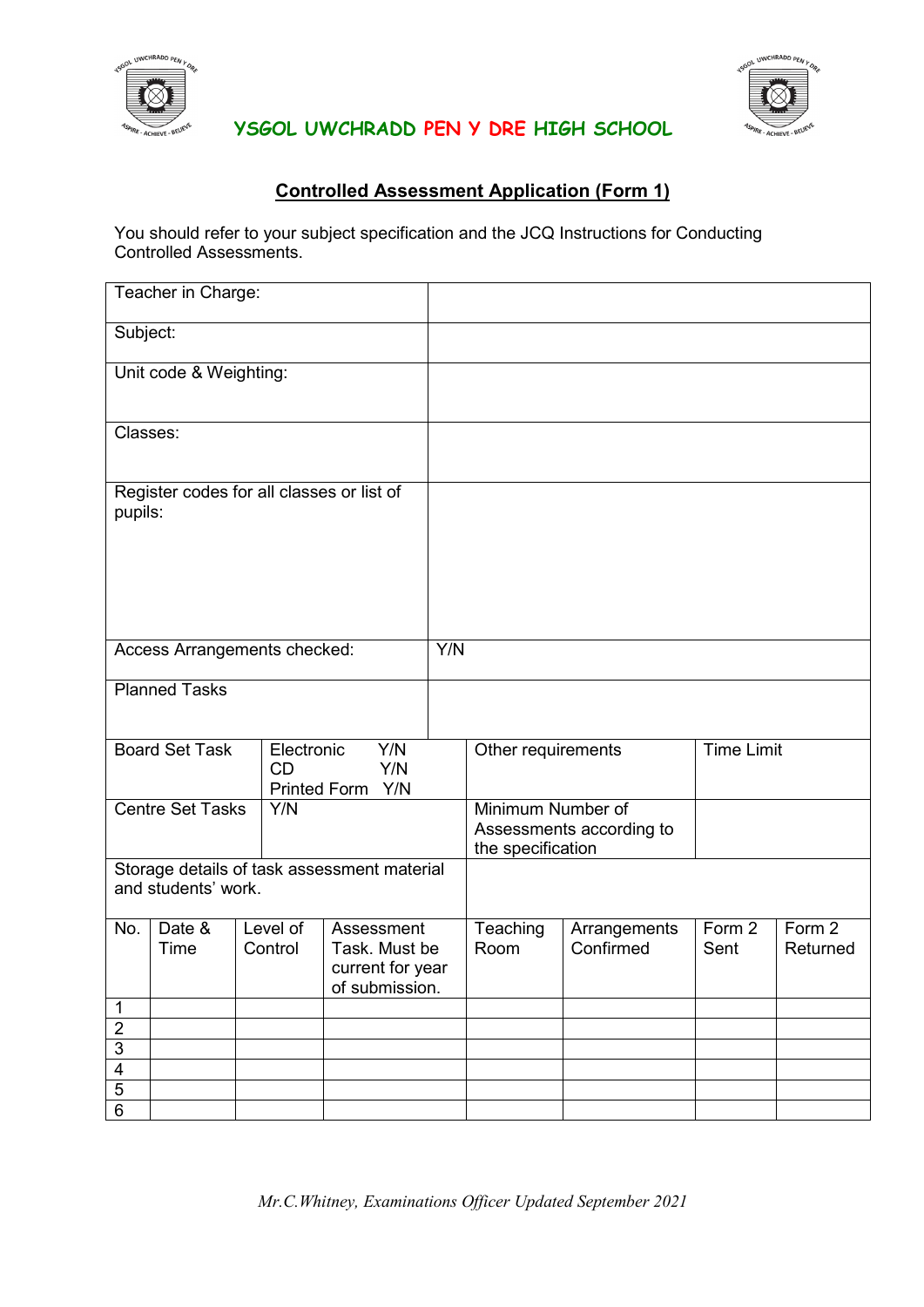



# **Record of Controlled Assessment (Form 2)**

| <b>Details</b>                                             | <b>Please Complete</b>                                                       | $\sqrt{}$ |
|------------------------------------------------------------|------------------------------------------------------------------------------|-----------|
| Date of Assessment                                         |                                                                              |           |
| Name of supervisor/s                                       |                                                                              |           |
| List of attendees/absentees                                |                                                                              |           |
| attached                                                   |                                                                              |           |
| Names of students who have                                 |                                                                              |           |
| <b>Access Arrangements/or</b>                              |                                                                              |           |
| identified in list                                         |                                                                              |           |
| <b>Start time</b>                                          |                                                                              |           |
| Finish time                                                |                                                                              |           |
| Duration                                                   |                                                                              |           |
| Relevant display material                                  | Y/N                                                                          |           |
| removed/covered                                            |                                                                              |           |
| Details of permitted resources                             | Y/N                                                                          |           |
| Computer/memory stick/mobile<br>phones checked. Electronic |                                                                              |           |
| storage checked.                                           |                                                                              |           |
| Presentation:                                              | Other:                                                                       |           |
|                                                            | Printouts/copies/charts/artefacts/photos/letters/videos                      |           |
| Y/N<br>Written - Black Ink                                 | recording or transcripts of interviews/witness statements                    |           |
| Y/N<br><b>Word Processed</b>                               | from supervising teachers to record what a candidate has                     |           |
|                                                            | demonstrated:                                                                |           |
|                                                            |                                                                              |           |
|                                                            | Details:                                                                     |           |
|                                                            |                                                                              |           |
|                                                            |                                                                              |           |
|                                                            |                                                                              |           |
| Consent form given to students<br>for this assessment.     | If video/photographs/images are being used informed                          |           |
|                                                            | consent from parents/carers/guardians MUST be obtained<br>(Subject Leaders). |           |
| Record of help and guidance                                | Y/N                                                                          |           |
| attached. Student diaries                                  |                                                                              |           |
| completed if required.                                     |                                                                              |           |
| Record of incidents attached.                              | Y/N                                                                          |           |
| Exams Officer notified if any                              | Y/N                                                                          |           |
| applications for Special                                   |                                                                              |           |
| consideration required.                                    |                                                                              |           |
| Candidate authentication forms                             | Y/N                                                                          |           |
| completed.                                                 |                                                                              |           |
| Centre declaration completed.                              | Y/N                                                                          |           |
| Deadline for submission to the                             |                                                                              |           |
| moderator.                                                 |                                                                              |           |
| Deadline for submission of                                 |                                                                              |           |
| marks to the Awarding Body.                                |                                                                              |           |

**Faculty: ……………………………………. Signed: ……………………………**

*Mr.C.Whitney, Examinations Officer Updated September 2021*